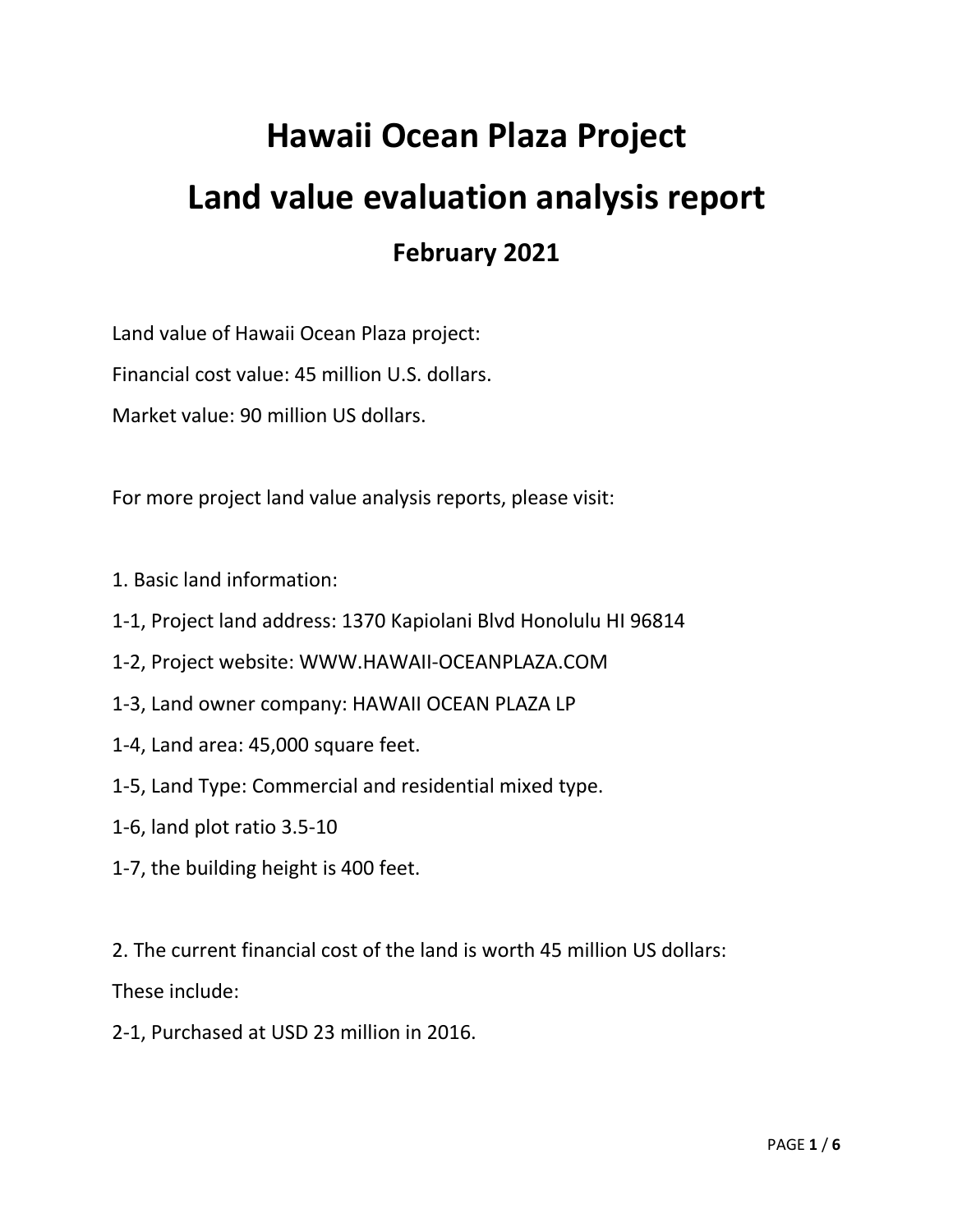2-2, The land has been approved for project planning, architects, structural engineers, hydropower design, soil, civil engineering, garden design, environmental reports, and the design team cost 7 million US dollars.

2-3, Project management costs, from 2016 to 2021 20 million US dollars.

2-4, other project costs 5 million US dollars.

3. The land market value is 90 million US dollars:

Basis for 90 million USD:

3-1, the plan is approved for 450,000 square feet. If the land is sold for 9,000 dollars, the developer's land cost is very low, and the land cost is controlled at 200 dollars per square foot.

3-2, the construction cost is 300 USD/square foot.

3-3, the financing cost is 30 USD/square foot.

3-4, the cost of sales is 20 USD/square foot.

3-5, the project management cost is \$50/square foot.

Total project investment cost:

200 USD + 300 USD + 30 USD + 20 USD + 50 USD = 600 USD / square foot.

4. HONOLULU ALA MOANA community real estate market value:

4-1, The land is located in ALA MOANA, the top golden community in HONOLULU.<br>The current sales price of new real estate projects in the community is 1,000-1,500 US dollars/square foot

4-2, the real estate price of the Hawaii Ocean Plaza project is 1,000-1200 US dollars per square foot.

5. If the developer's profit forecast after the sale of the land of the Hawaii Ocean Plaza project of 90 million USD: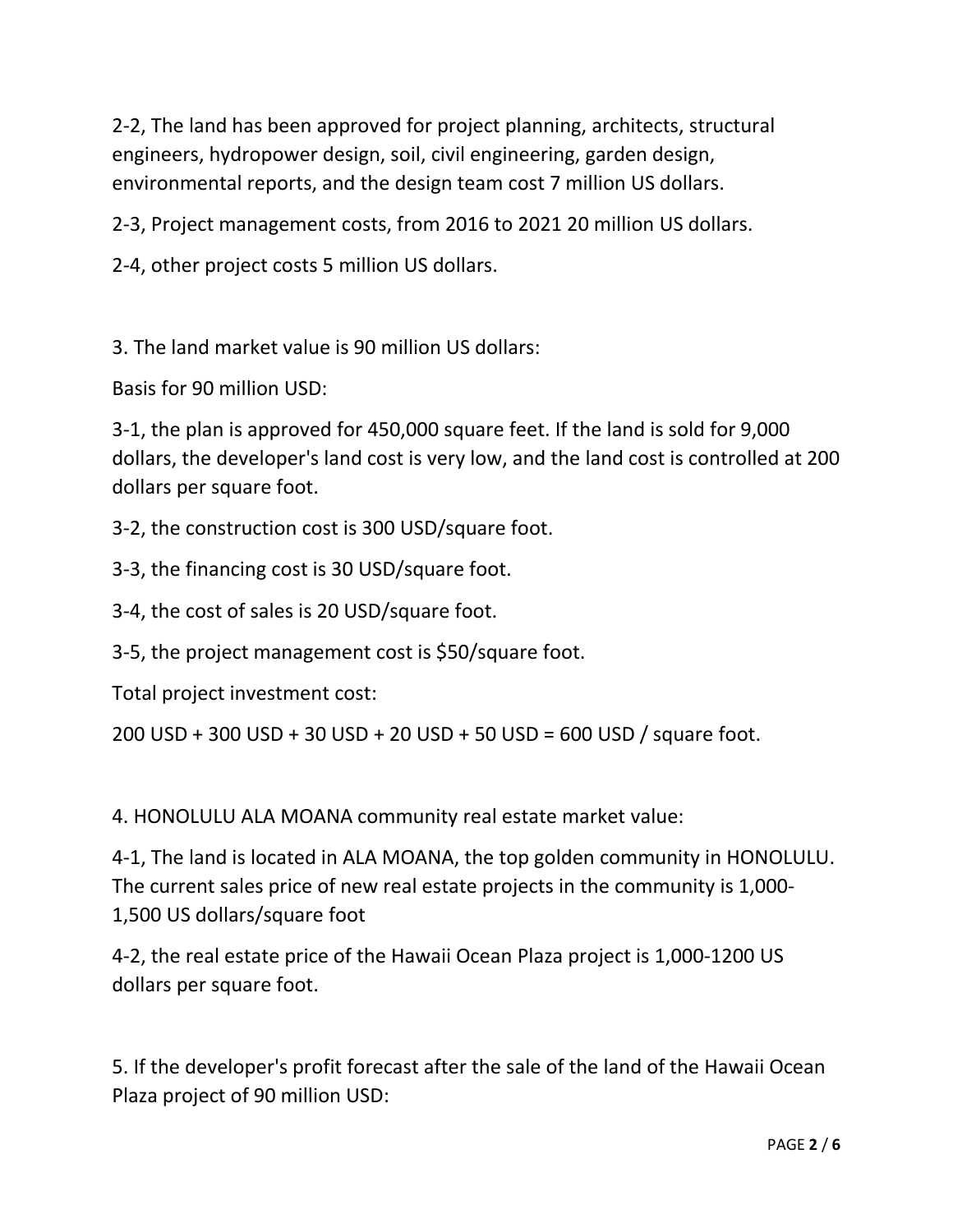5-1, if the market price of 90 million US dollars is sold, the project is planned for 450,000 square feet, so the land value is 200 US dollars per square foot.

5-2, other costs are 400 USD/square foot.

5-3, the investment cost is 600 USD/square foot.

5-4, the average sales price is 1000-1200 USD/square foot.

5-5, the average profit is \$400-\$600/square foot.

5-6, 450,000 square feet can be sold in actual indoor USD 300,000 square feet.

5-7, the project profit is 120 million US dollars.

Therefore, the most will evaluate the result: if the land is sold for \$90 million, the price is very reasonable.

The above is the land value assessment of Hawaii Ocean Plaza:

If you want to know more project real estate sales information: WWW.HAWAII-OCEANPLAZA.COM

This analysis is provided by project developer JOHNSON FANG whohas been investing in real estate developers for 40 years.

Mr. Fang is very experienced: economic analysis, project budget, construction engineering, project investment management.

American Real Estate Construction Engineering Group: WWW.CCKK.COM

Office address: 9920 VALLEY BLVD EL MONTE CA 91731

Phone: 6268666888

Email: [THLUSA@GMAIL.COM](mailto:THLUSA@GMAIL.COM)

夏威夷海洋广场项目

土地价值评估分析报告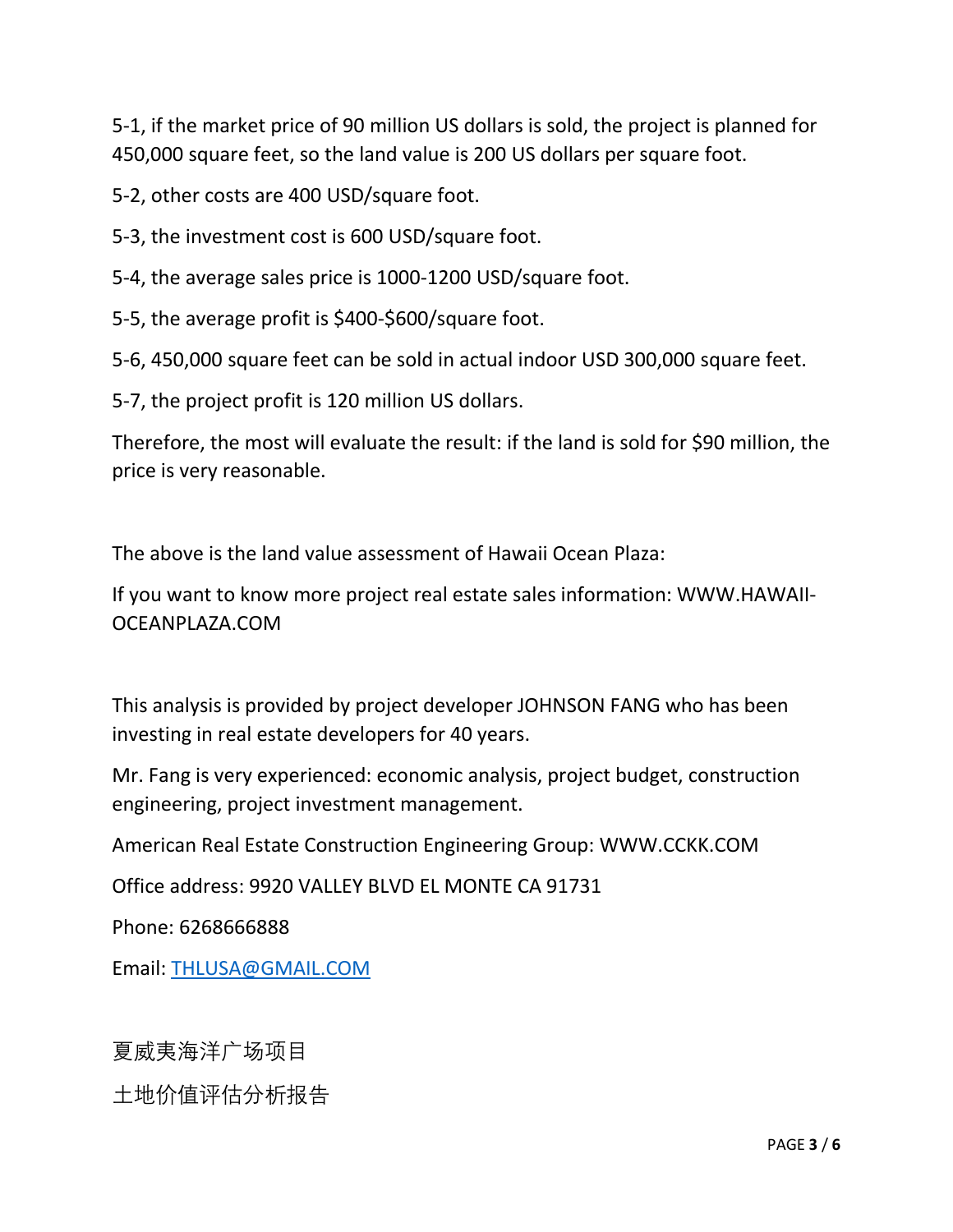2021 年 2 月

夏威夷海洋广场项目土地价值:

财务成本价值:4500 万美金.

市场价值:9000 万美金.

更多项目土地价值分析报告请浏览:

1,土地基本信息:

1-1,项目土地地址:1370 Kapiolani Blvd Honolulu HI 96814

1-2,项目网站:WWW.HAWAII-OCEANPLAZA.COM

1-3,土地业主公司:HAWAII OCEAN PLAZA LP

1-4,土地面积:45000 平方英尺.

1-5, 土地类别:商业和居住混合型.

1-6,土地用地容积率 3.5-10

1-7, 建筑高度 400 英尺.

2,土地目前财务成本价值 4500 万美金:

其中包括:

2-1, 2016 年 2300 万美金购买.

2-2, 土地已经完成项目规划批准,建筑师,结构工程师,水电设计,土壤,土木,园林 设计,环境报告,设计团队费用 700 万美金.

2-3, 项目管理费用,从 2016 年-2021 年 2000 万美金.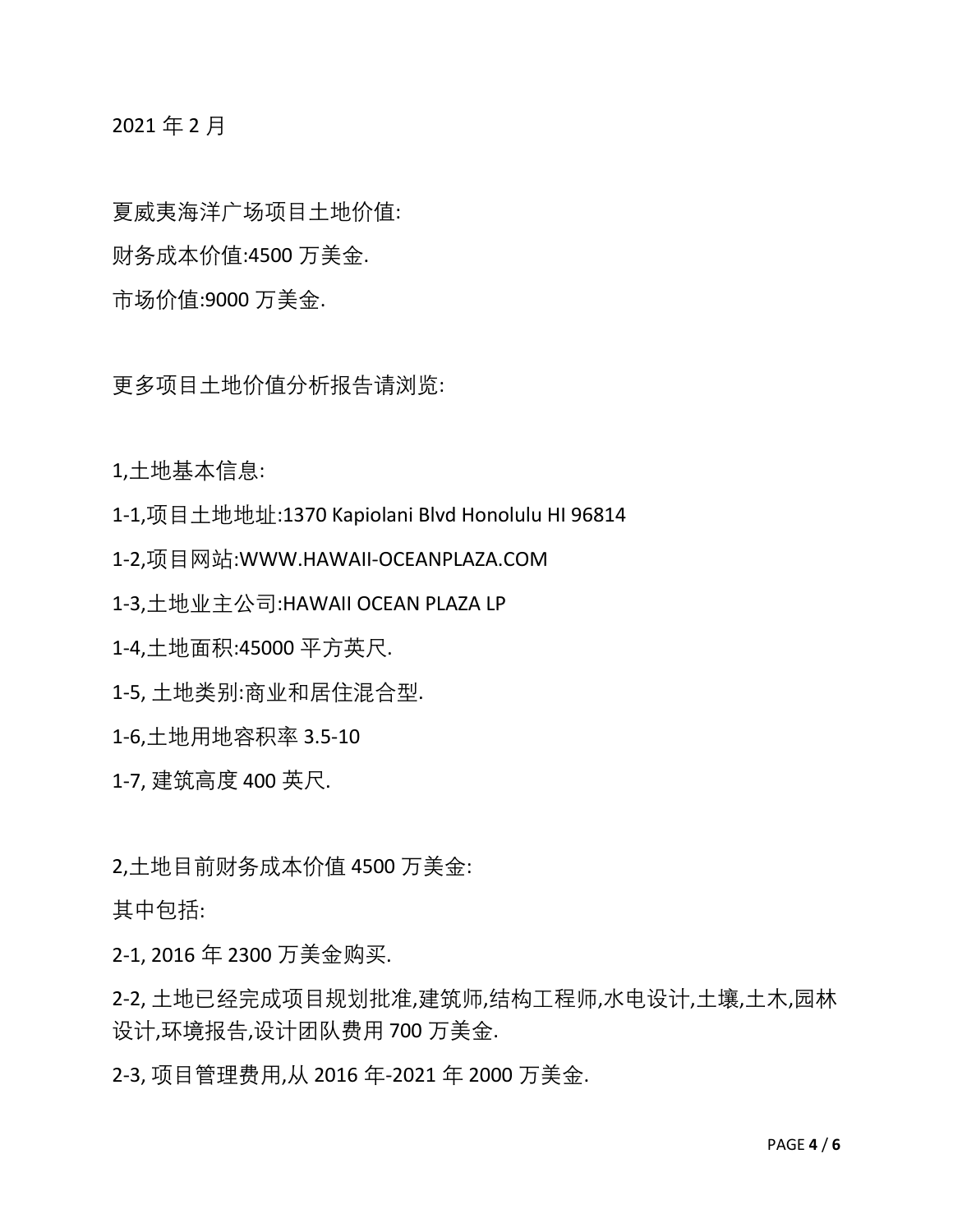2-4,项目其它费用 500 万美金.

3,土地市场价值 9000 万美金:

9000 万美金的依据:

3-1,规划批准 45 万平方英尺,如果 9000 美金销售土地,开发商的土地成本非常 低,土地成本控制在 200 美金/平方英尺.

3-2, 建筑成本 300 美金/平方英尺.

3-3, 融资成本 30 美金/平方英尺.

3-4, 销售成本 20 美金/平方英尺.

3-5, 项目管理成本 50 美金/平方英尺.

合计项目投资成本:

200 美金+300 美金+30 美金+20 美金+50 美金=600 美金/平方英尺.

4,HONOLULU ALA MOANA 社区房地产市场价值:

4-1, 土地位于 HONOLULU 最顶级的黄金社区 ALA MOANA,目前社区新房地产 项目房屋销售价格 1000-1500 美金/平方英尺

4-2, 夏威夷海洋广场项目房地产价格 1000-1200 美金/平方英尺.

5, 如果夏威夷海洋广场项目土地 9000 万美金销售后开发商利润预测:

5-1, 如果 9000 万美金市场价格出售,项目规划了 45 万平方英尺,因此土地价值 200 美金/平方英尺.

5-2, 其它成本 400 美金/平方英尺.

5-3, 投资成本 600 美金/平方英尺.

5-4,销售价格平均 1000-1200 美金/平方英尺.